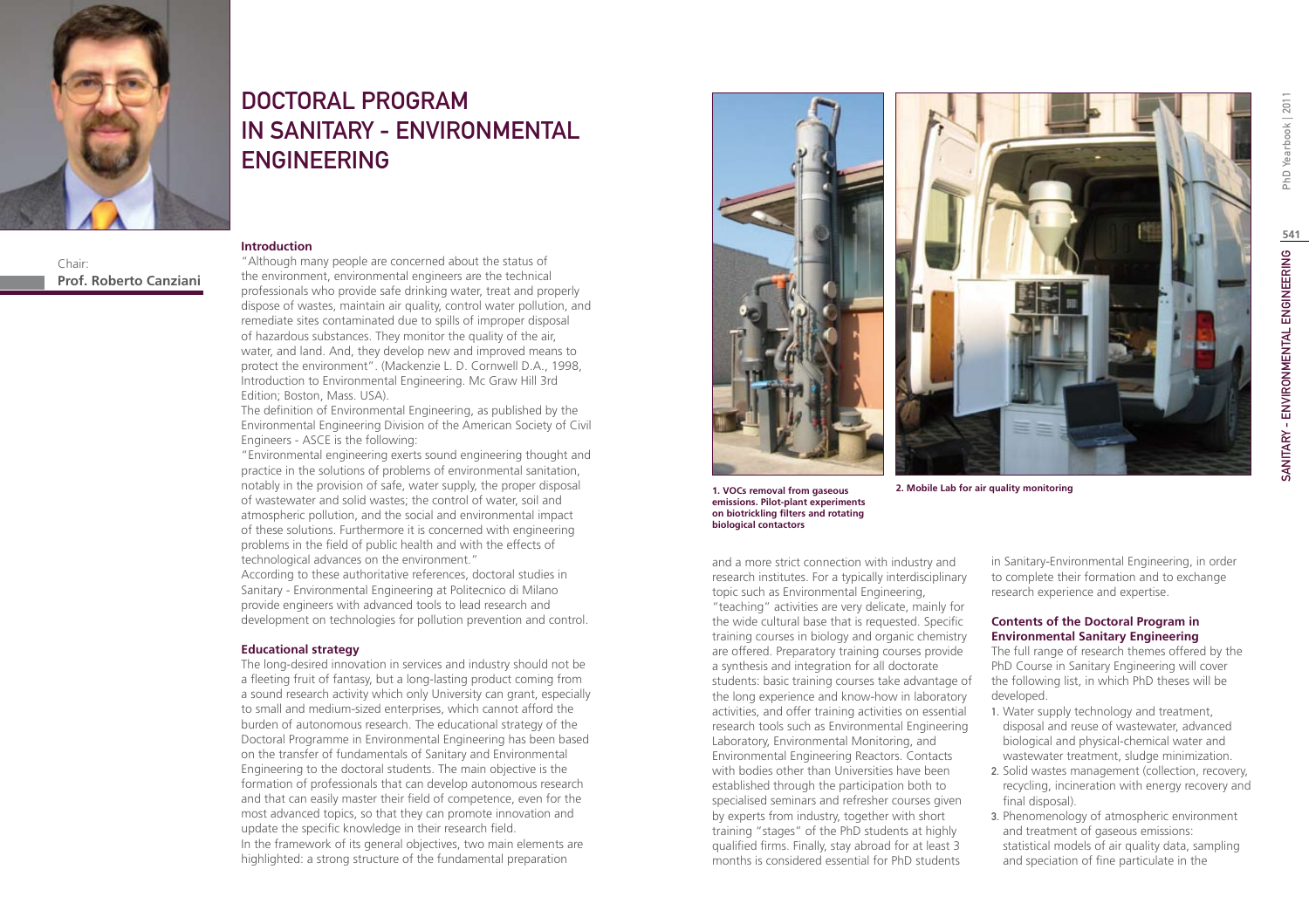

- 4. Contaminated soils and remediation technologies, groundwater protection and treatment, risk assessment, statistical analysis and mapping of contamination data, in-situ and on site bio-remediation;
- 5. Sustainability issues and environmental management systems (ISO 14001, EMAS, LCA, Ecolabel); indicators and indices: data qualification and statistical analysis.

Type of professional skills and possible positions achieved by graduated Doctors. The typical interdisciplinary character of the environmental issues and the more and more "integrated" approach to problem solving in

this field has been repeatedly underlined by U.E. directives and will require experts in environmentrelated topics which can not only plan and design interventions, but also assess their implications on the environment. Typical outlets into the job market are Universities, Research Centres, public bodies and Authorities, private companies. Even medium and small enterprises which cannot afford to develop a specific "know-how" on their own, may require high professional profiles that can ensure adequate updating and innovation necessary to maintain competitiveness. Finally, a PhD in Sanitary-Environmental Engineering should provide highly qualified personnel to cover key positions and roles in research centres, top level management in Public Bodies and Authorities involved in environmental policy, and senior consultants for engineering companies.

|                  | DOCTORAL PROGRAM BOARD |                    |
|------------------|------------------------|--------------------|
| Paolo Berbenni   | Stefano Cernuschi      | Francesca Malpei   |
| Giorgio Bertanza | Vincenzo Francani      | Costantino Nurizzo |
| Luca Bonomo      | Giuseppe Genon         | Renato Vismara     |
| Roberto Canziani | Michele Giugliano      |                    |
|                  |                        |                    |

| 3. Analytical laboratory                                                                                                                                                                                                  |                                                                                                                                                                                                                                                                        | <b>ADVISORY BOARD</b>                                                                |  |
|---------------------------------------------------------------------------------------------------------------------------------------------------------------------------------------------------------------------------|------------------------------------------------------------------------------------------------------------------------------------------------------------------------------------------------------------------------------------------------------------------------|--------------------------------------------------------------------------------------|--|
| atmosphere, emission models from mobile<br>sources, emissions of micro-pollutants from<br>waste incineration processes, organic volatile<br>control by biofiltration techniques.<br>4. Contaminated soils and remediation |                                                                                                                                                                                                                                                                        | Nicolas Bernet – INRA Laboratoire de Biotechnologie de l'Environnement, Narbonne (F) |  |
|                                                                                                                                                                                                                           | this field has been repeatedly underlined by U.E.<br>directives and will require experts in environment-<br>related topics which can not only plan and design<br>interventions, but also assess their implications<br>on the environment. Typical outlets into the job | Giuseppe Bortone (Regione Emilia Romagna, Dept. Ecology and Environment)             |  |
|                                                                                                                                                                                                                           |                                                                                                                                                                                                                                                                        | Roberto Fanelli (Istituto M. Negri - Milano)                                         |  |
|                                                                                                                                                                                                                           |                                                                                                                                                                                                                                                                        | Lorenza Meucci (SMAT Spa - Torino)                                                   |  |
|                                                                                                                                                                                                                           |                                                                                                                                                                                                                                                                        | Marco Pelosi (CAP Gestione Spa - Milano)                                             |  |
| toobnalogias arquidustor protection and                                                                                                                                                                                   | market are Universities Desearch Contras public                                                                                                                                                                                                                        |                                                                                      |  |

Angelo Giudici (Environmental Agency of Lombardy - ARPA)

### Scholarship Sponsors

#### ACTELIOS

Consortium of three wastewater management enterprises: Comodepur Spa, Lariana Depur Spa, CAP Gestione Spa

#### EC, Marie Curie Programme "MBR Train"

Metropolitana Milanese Spa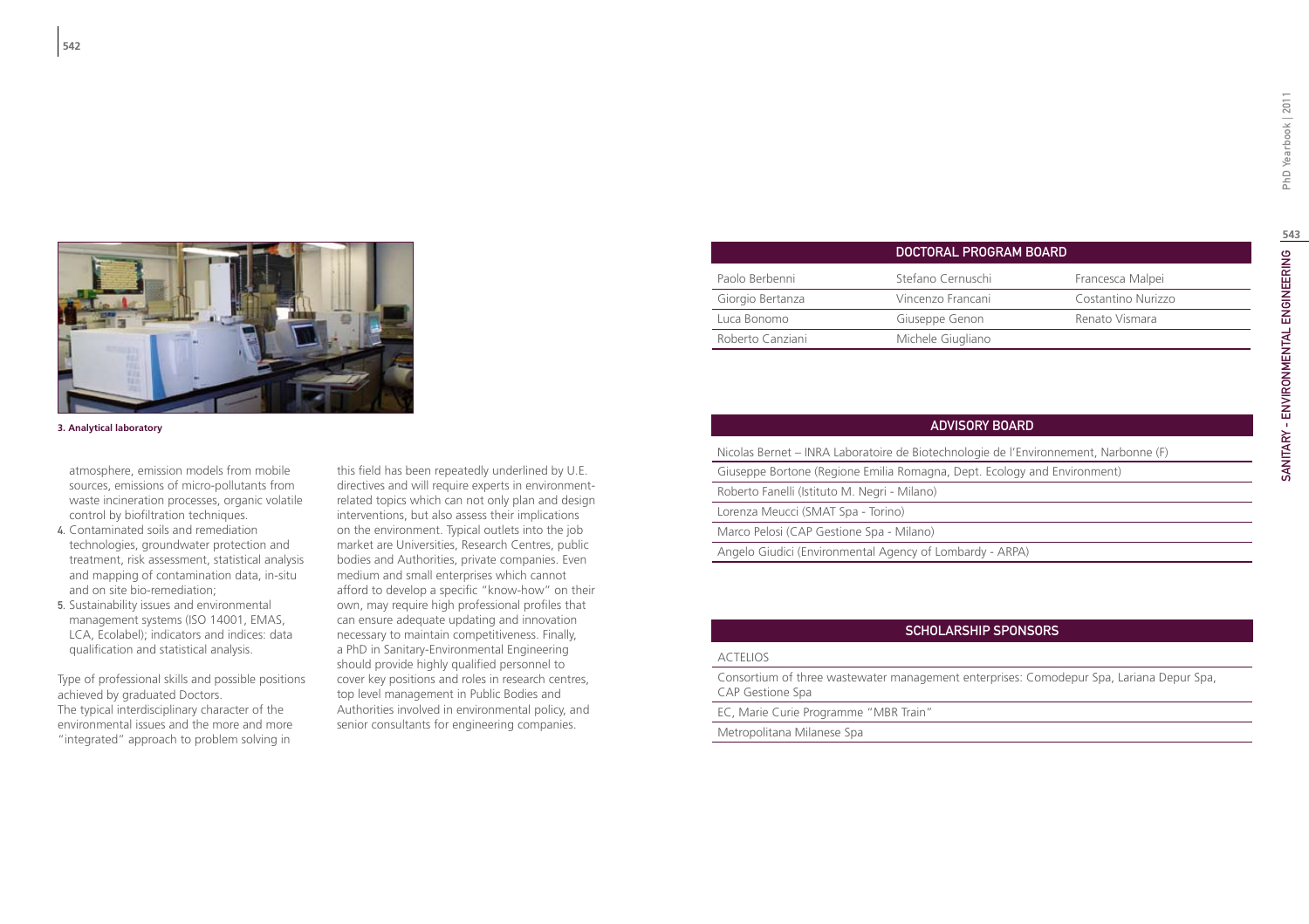### LCA of Portland cements produced in Italy and in Brazil

#### **Junior Ademir Fidelis**

Life Cycle Assessment (LCA) is a powerful decision-making tool that is used in environmental management, and is used mostly for comparison purposes between products, processes, and services. The manufacturing of cement is responsible for 5% of global  $CO_2$  emissions. In addition, the cement supply chain also contributes to several other key impacts.

Increasingly, companies need to produce environmental and economic benefits by reducing their environmental impacts and increasing the efficiency of their processes.

The basic principle of the LCA methodology is to serve as a tool for the identification and quantification of environmental impacts in accordance with the standards set by the ISO 14040 series.

The modern structure of LCA can be summarized through four key stages: goal definition and scoping, life cycle inventory, impact assessment, and interpretation. *Goal definition and scoping* being the preliminary stage, is where the purpose of the study is defined; and the functional unit, boundaries of the system, data requirements, the assumptions and limits determined. The *Life cycle inventory* is the first part of the work devoted to the study of the life cycle of the process or activity. Its main purpose is to reconstruct the route by

which the flow of energy and materials allows for the operation of the production system under consideration through all the processes of transformation and transportation. The *Life cycle impact assessment* is the study of the environmental impacts caused by the process or activity. It aims to highlight the magnitude of the changes generated as a result of resource consumption and environmental releases calculated within the inventory. The *Life cycle interpretation* is the final part of LCA and aims to propose any changes necessary to reduce the environmental impact of processes or activities. The present research work has been conducted for three important cement companies in the world; one in Italy and two in Brazil. With the help of LCA software, comparisons have been made between four Portland cement types from a Brazilian company and three Portland cements from plants located in Brazil and Italy. The analysis was performed through a "cradle to gate" approach. The environmental impacts have used the CML 2001 methodology and from its ten categories of impacts, it was decided to focus on only those considered of major importance for processes related to the cement industry. Therefore,

indicators that characterize the various categories of impact and selected for this study include: global warming, resources depletion, acidification, human toxicity and formation photosmog. In addition, energy analysis was assessed according to the Gross Calorific Value and the Cumulative Energy Demand Method.

The first comparison concluded that the 'Quick setting and sulphate resistant cement' (3) contributes the highest impact. The research made with the cements from BR1 show that the impacts are directly proportional to the amount of clinker used. Hotspots present in more than six categories of impact include: the clinkerizzazione, petcoke production and the transportation of fly-ash. The clinkerisation is responsible for between 75-85% of all GWP100. The second hotspot highlighted is petcoke which is used as the main fuel in the clinkerizzazione and is responsible for most emissions of SO<sub>2</sub> and NO<sub>x</sub>. A review in detail of the production of petcoke confirms that the greatest impact is from the production of its raw material - this being crude oil. It is responsible for 56 to 91% of all impacts and the use of petcoke makes the production phase of clinker the most energy consuming and polluting.



#### **1. Diagram simplified of transport system used in the first comparison**

The third hotspot identified is the transport of fly-ash used as a pozzolanic material in the final product and which in these cements is very representative. The impact caused by this operation has no relation with the relevant substance but with the distance travelled, amount transported, the type of transport and its capacity. A review in detail of the components shows the transport of fly ash, and the contributor of the largest impacts, is the consumption of diesel for the truck. This is responsible for between 48 and 88% of all the impacts associated with the transport of fly-ash and this in turn helps to make the final phase

of grinding the second most impactful for cement. The method Analytic Hierarchy Process (AHP) used to weigh and assess the impacts shows that impacts increased by 18%, 32% and 34% respectively for cements (2), (4), and (3). This confirms the results found in each analysis. The second comparison showed that Portland cement from the ITA has more environmental impacts than that from BR1 and BR2. The AHP method showed that the impacts increase by 7% and 54% for cements (2) and (3) respectively. This confirms the results found in each analysis. The third comparison shows that the increased use of RDF or rice husks instead of petcoke in the ITA brings insignificant changes to the impacts. In general, the clinkerisation, the consumption of petcoke in the oven, diesel for transport and electricity for the final grinding are the major contributors of environmental impacts along the supply chain of cement, and are all due to the consumption of fossil fuels. The AHP method showed that impacts decrease by 5% and 15% for cements (2) and (3) respectively. This confirms the results found in each analysis. Finally, the analysis carried out with SimaPro and GaBi demonstrate that the two are suitable software tools for life cycle assessment in cements.

PhD Yearbook | 2011

software. Although the method and its version are the same for both assessments; a number of points were observed that may explain the differences found between the studies performed. The PhD thesis developed at the Technical University of Milan and through the internship at the University of Manchester has helped to understand the importance and the complexity of an LCA study. The review has permitted a greater understanding of the difficulties in applying LCA methodology including the use of secondary data, management of missing data, assumptions and simplifications and the use of proper technical terminology of the processes and materials. The available time allowed the research to properly investigate the comparison between the cements studied and to investigate the factors that most influence the environmental impacts identified. Besides, it was possible familiarize with two major LCA software - SimaPro and Gabi.

The analysis performed with the SimaPro and then with Gabi serve to show that both approaches are suitable for the evaluation of the software life cycle in the cement. The difference between the results is based on the choice of input and output and the characterization factors available in the database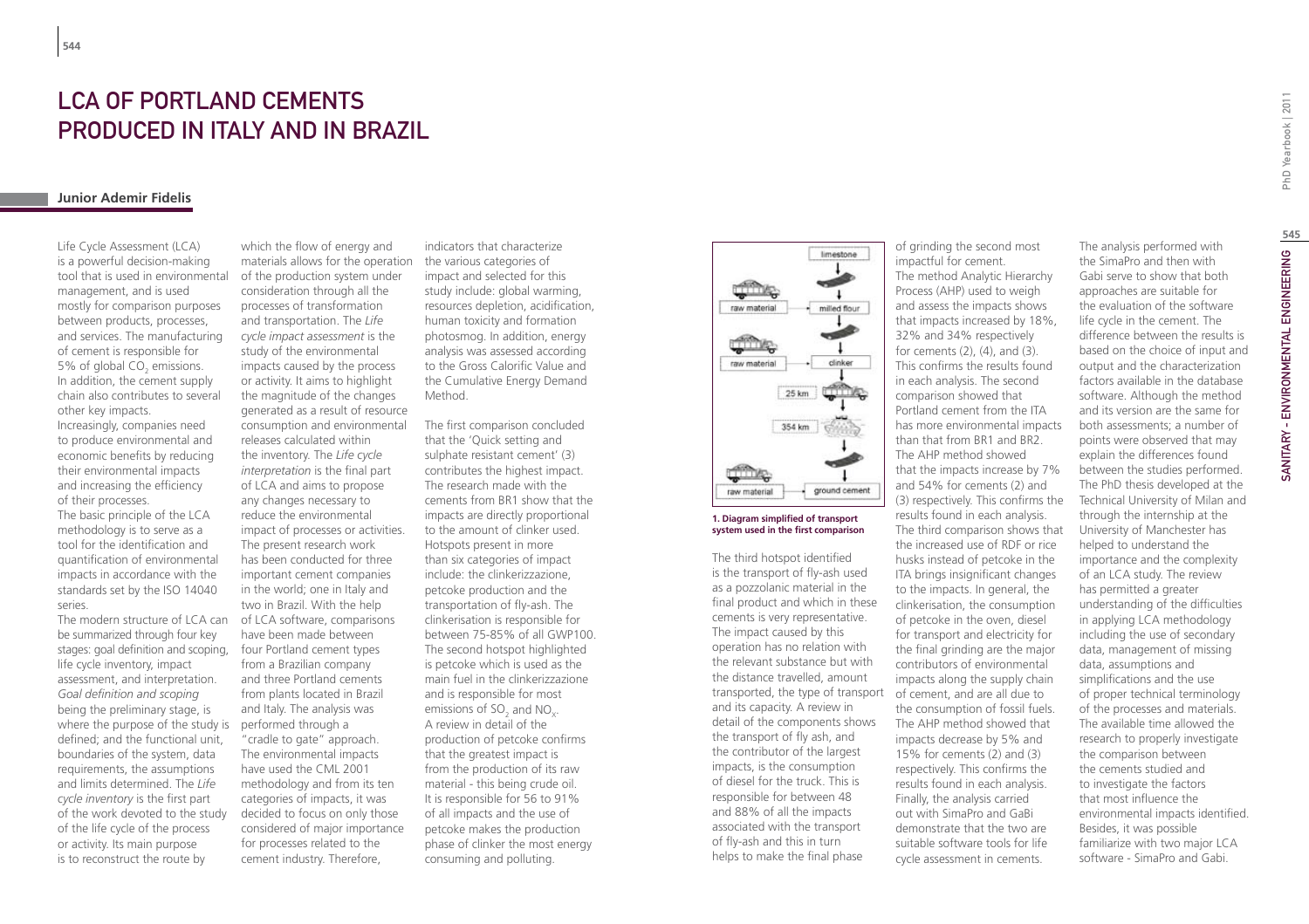## PREVENTION O F CONTAMINATION RISK DETERMINED BY ROAD TRAFFIC ACCIDENTS IMPLICATING TRANSPORT O F H A ZARDO US LOADS

### **Maria Kolintzaridou**

The executed study has been concentrated on the attempt to supply the risk pollution due too road traffic accidents, that are involved in the transport of dangerous goods, aiming of proposing pollution control systems and measures for the protection of the exposed aquifers.

The study has been concentrated in all the territory of Lecco (Italy), with special focus on a sample road which joins the localities of Varenna, Esino Lario and Parlasco and where dangerous goods transportation accounts for 0.50% of the entire local traffic of the Province of Lecco, most of it concerning fuels (benzine, diesel oil and fuel oil miscellaneous). Subsequently, it has been determined that sensitive areas are up to 21% of the total surface of such Municipalities. Since their territory is mostly mountainous, several galleries are present. factor that further affects the highly remarkable risk linked to this road infrastructure. In the sample road that has been examined, landslides risk caused by natural events introduces a further risk connected to the transport of dangerous goods, being an interference point between road and vulnerable areas. Finally, the risk linked to the possible pollution of waters appears a real threat in any place of the area, considering the

geologic conformation of the northern part of the Province and the possible correlation of accidental discharge with the precipitation's high probability of the zone, with detail reference to the intense precipitations of short duration, alternated to dry periods, factors of little cliff landslides, able to that contribute substantially to the increase of the pollutant to the risk of landslide has been evaluated in correspondence of the road under investigation, where water can easily infiltrates in the cliff rocks, due to the complex fracture system interesting all the mass. In order to determine the landslide tendency of the zone and its incidence on the verification of road accidents it has been made a reference to an in-depth study of the hydrogeological and lithological parameters, to a structural geologic survey and to an inspection, aiming to define the two main hydro-geological structures which are typical of the study area. Such structures constitute the models of the water circulation, on which the mathematical models are successively applied in order to determine the travel time of the pollutant agent. At last it is been made a reference to the location of the preferential ways of waters of which its basic parameters basements sliding, so that an esteem of the vulnerability

load. Some of the factors leading it has been calculated the arrival of the water course was able to be determined. As result of these considerations its been arrived to the determination of landslide events to small or medium scale in the zone study of object. Our road subject has been chosen for its elevated risk create accidents and to deform the street center, and successively time of contaminating agents to the receiving water bodies mainly exposed. Their exposure is defined by their localization and by the brevity of time of distance of the mainly present hydrogeological formations in the zone. It has been ulteriorly tried to quantify the effective vulnerability of the zone using parametric methods such as SINTACS and Method Base CNR. It's been arrived to the conclusion that the majority of the area turns out to be characterized by a degree of medium high vulnerability. In the remaining part of the zone, the vulnerability generally passes locally to average. Times of arrival of the pollutant agents to the water bodies mainly exposed have been estimated by implementing analytical solutions or numerical

> modelling. As for the latter, the piezometric levels of an aquifer are known have been calculated, so that distance and appearance



**1. Schematics of the fracture systems of the cliff in the study area**

time at the target water body of two or three months for the the three-layers aquifer (Figure 1,upper) as well as for the homogenous structure (Figure 1, lower).

Given the short arrival times in the Esino torrent, the pollution load discharged during the accident will easily affect lake

have been estimated in the order that the forecast of arrival times Como. It can be concluded of pollutants is possible, even if many practical aspects have not been defined yet, such as a detailed mapping of the variation in time and distance from the accidental discharge to the body exposed.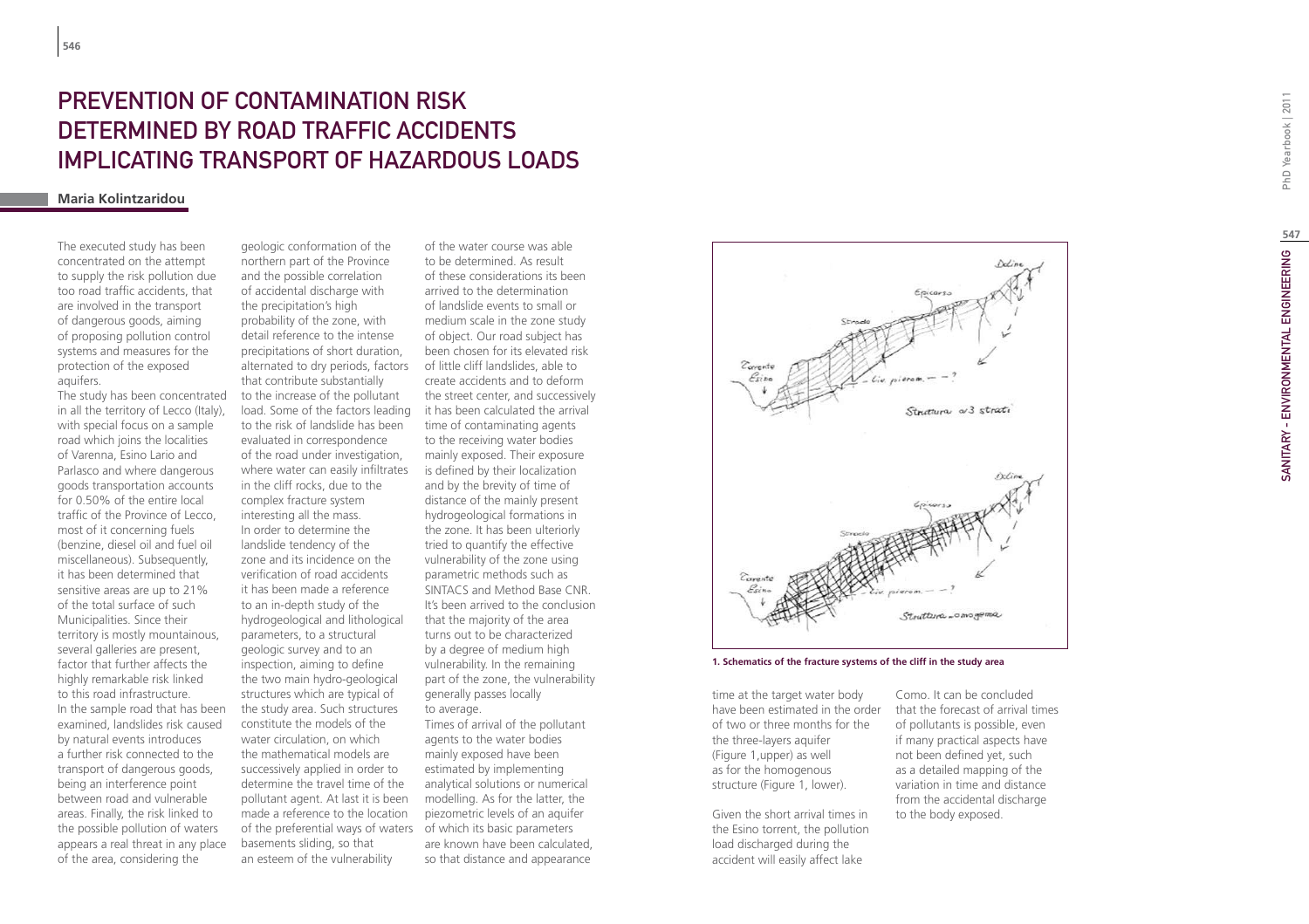# CONTAMINANT VAPOUR EMISSIONS FROM POLLUTED SOIL AND GROUNDWATER

### **Sara Puricelli**

The Soil Framework Directive, discussed by the European Council of Ministers and the European Parliament, and in Italy, the Legislative Decree 152/2006, affirm the centrality of Risk Assessment for long-term exposure of humans in order to identify contaminated sites and their remediation target limits. Exposure pathways often involve inhalation of Volatile Organic Compounds (VOCs), which are major soil and groundwater contaminants at many polluted sites and partition easily into air. To evaluate exposure to them, assessments or measurements of their concentration in air are necessary. Traditional approaches involve application of transport modelling tools starting from concentrations in the secondary source or in soil gas, but their results are not very representative because they are based on non site-specific hypotheses and simplified conceptual models. Both analytical and numerical transport models are available

in literature. Another common approach is sampling ambient air, bypassing the modelling step, which however may be affected by background values, local sources, wind speed for outdoor measurements, and air conditioning/heating for indoor measurements. Finally, a more recent approach is the measuring

of emission flow at ground surface, but it is still generally used only at experimental scale for VOC applications. Enclosure devices such as flux chambers (FC) or wind tunnels, seem to be an innovative proper methods. They measure the vapour flux emitted through the soil towards the atmosphere, isolating a volume of air layering over the surface without causing perturbations; this gives the input chamber, in fact, resulted term for dispersion models to define vapour concentration in air required by Risk Analysis. Flux measurements allow all the contributions from soil to be evaluated without needing prior deep knowledge of soil; however, they cannot be applied indoors where critical permeable zones (cracks, conducts, walls junctions/ corners) are difficult to enclose within the covered structure. Therefore, FC application is still controversial and requests further studies in order to define proper device configuration and monitoring protocols. Available commercial FCs are often built without a detailed study on critical issues. The experimental part of the

work of this Ph.D. thesis started thanks to a research grant given by Politecnico di Milano and the Region of Lombardy. It entailed the project and the execution of tests to study a dynamic FC with the aim to obtain an ideal FC setup to monitor emissions

of volatile compounds from contaminated soils. A number of tests were performed at DIIAR Laboratory of Politecnico di Milano, both on a commercial apparatus and a new arranged setup, to evaluate the FC technical characteristics and main operative parameters, such as mixing conditions, purge duration and inertness of material. Tests performed on the commercial unsatisfactory since it was not homogeneously mixed due to the inappropriate sweep gas injection system and the dome shape. Purge duration, also, took more than 2 h 30 min because the material it was made of adsorbed organic compounds. A new setup was defined, which replaced the dome with a flat PTFE cover, old inappropriate gasket with a PTFE one and changed the inflow gas injection system for a Teflon spiral. This new chamber resulted homogeneously mixed, with purge duration shorter than 2h. An ambient air treatment system was set up to be used as sweep gas and monitoring procedure was drawn up. In particular, sampling line details and analytical protocol were defined. The importance of recording physical parameters, such as temperature, humidity and pressure difference between outside and inside the FC, was affirmed as a recommended monitoring rule.

This defined configuration was used to carry out FC measurements (see Fig.1) at a site located in the North of Italy potentially contaminated by petroleum hydrocarbons. Three seasonal campaigns were performed, and data of groundwater, soil gas, and ambient air monitoring were also provided thanks to collaboration with the regional environmental Agency.

The field activity gave the opportunity to compare results from different approaches used to evaluate vapour inhalation pathway for Risk Assessment: air concentrations assessed from both FC measurements fluxes and modelled fluxes (by using concentrations in groundwater and soil gas in Johnson and Ettinger model), and air measurements. As a general trend, the applied model tended to overestimate, even if a good agreement or a slight underestimation was found for some pollutants at some sampling locations, suggesting models to offer an unreliable and not always precautionary assessment of vapour transport in soil. Dispersion box model was applied biochar increased sorption of to calculate air concentrations from each approach to compare with the measured air concentrations. This information was used for Risk Analysis. Air

concentration measurements resulted to overestimate risk in comparison with all the other approaches because of the pollutant environmental background. Finally, a non-conventional remediation technique to treat soil contaminated with VOCs was assessed through laboratory tests performed at Civil and Environmental Laboratory of Newcastle University –UK-

. Biochar-amended soil was compared to natural soil (both by batch and column tests) to study the effects on vapour transport, in particular as far as biodegradation and adsorption were concerned. A numerical code was written in Matlab to describe vapour transport in the test-specific conditions and geometry and to interpret the experimental results. The research showed that the biodegradation of petroleum hydrocarbons was not constant over time and was interdependent of the presence of other compounds, leading to sudden rises and falls in the gas-phase concentrations. Their behaviour was probably more complex than stated in the original modelling assumptions. It appeared, however, that aromatic compounds without having negative effects on microbial activity. In particular, toluene vapours were effectively adsorbed on the amended matrix



**1. Picture of FC system used for field activity**

allowing increase in the degradation of cyclic and branched alkanes, which were only poorly degraded in soil without biochar. In general, in both column tests, biodegradation rates were lower than those simulated using data from batch results, probably because soil nutrients, in particular nitrogen, were not sufficient to support a longterm biodegradation activity. Nevertheless, it is encouraging to note that no detrimental effect of the biochar on the natural attenuation of the more readily biodegradable and more volatile petroleum hydrocarbons was observed in this study. Further investigations, however, need to be performed to evaluate biochar amendment for different soil types and for different biochar types, too.